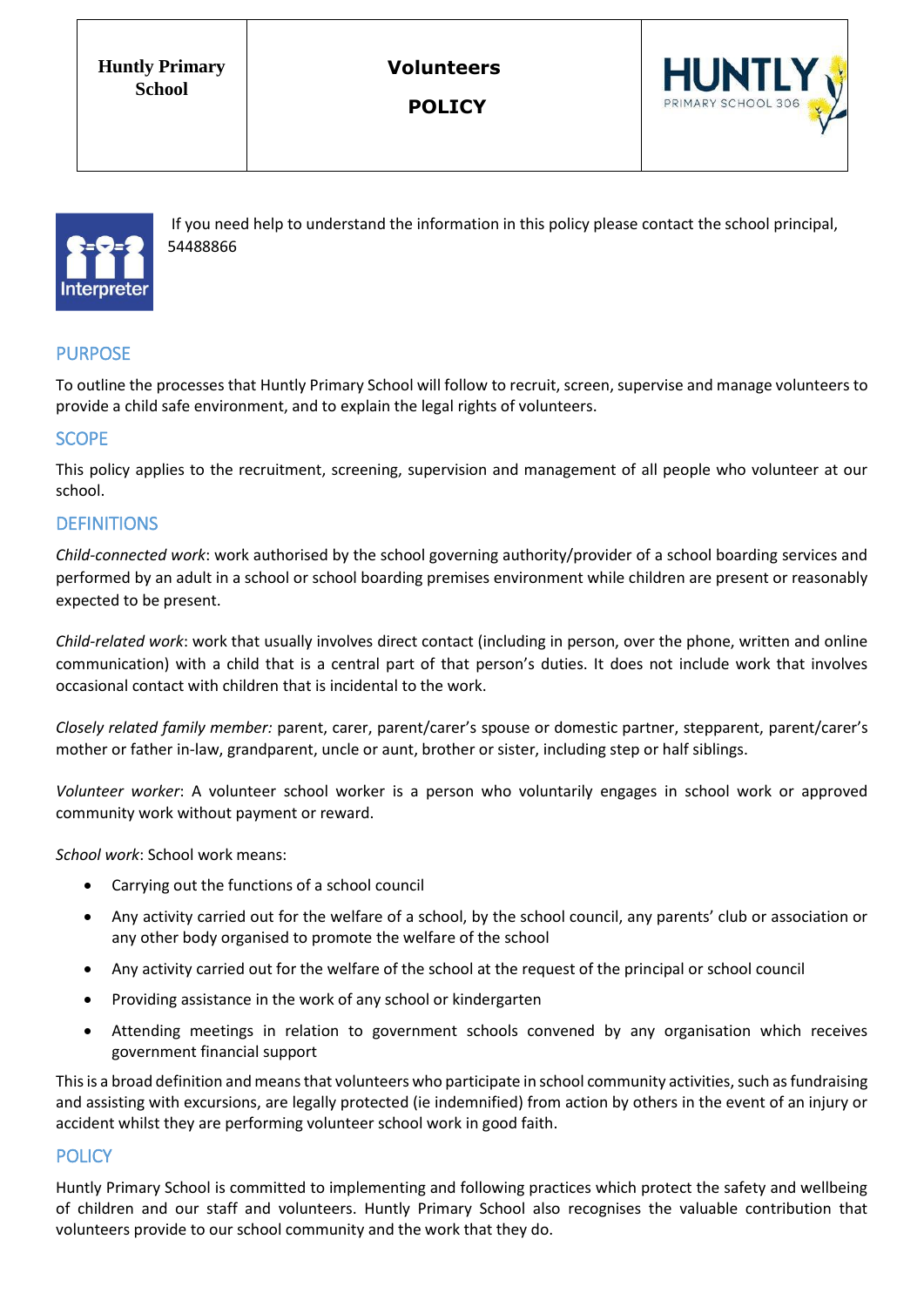**POLICY**



The procedures set out below are designed to ensure that Huntly Primary School's volunteers are suitable to work with children and are well-placed to make a positive contribution to our school community.

#### Becoming a volunteer

Members of our school community who would like to volunteer are required to obtain a WWCC.

Huntly Primary School will communicate with the school community the process to volunteer in different capacities, including but not limited to: the classroom, excursions, camps, gardening, sporting activities and other extra curricula activities.

#### **COVID-19 vaccination information**

Our school follows Department of Education and Training policy with respect to the requirements relating to attendance on school site and COVID-19 vaccinations.

• COVID-19 Vaccinations – [Visitors and Volunteers on School Sites](https://www2.education.vic.gov.au/pal/covid-19-vaccinations-visitors-volunteers/policy)

#### Suitability checks including Working with Children Clearences

#### *Working with students*

To ensure that we are meeting our legal obligations under the *Worker Screening Act* and the Child Safe Standards, Huntly Primary School is required to undertake suitability checks which in most cases will involve asking for evidence of a Working with Children (WWC) Clearance. Additional suitability checks may also be required depending on the volunteer role, such as reference, proof of identity, qualification and work history involving children checks.

Considering our legal obligations, and our commitment to ensuring that Huntly Primary School is a child safe environment, we will require volunteers to obtain a WWC Clearence and produce their valid card to office staff for verification in the following circumstances:

- **Volunteers who are not parent/family members** of any student at the school if they are engaged in childrelated work regardless of whether they are being supervised.
- **Parent/family volunteers** who are assisting with any classroom or school activities involving direct contact with children.
- **Parent/family volunteers** who are assisting with any classroom or school activities involving direct contact with children in circumstances where the volunteer's child is **not** participating, or does not ordinarily participate in, the activity.
- **Parent/family volunteers** who regularly assist in school activities, regardless of whether their own child is participating or not.
- **Parent/family volunteers** who assist with excursions (including swimming), camps and similar events, regardless of whether their own child is participating or not.
- **Parent/community School Council members** sitting on School Council with student School Council members, regardless of whether their own child is a student member or not.

In addition, depending on the nature of the volunteer work, our school may ask the volunteer to provide other suitability checks at its discretion (for example, references, work history involving children and/or qualifications). Proof of identity may also be required in some circumstances.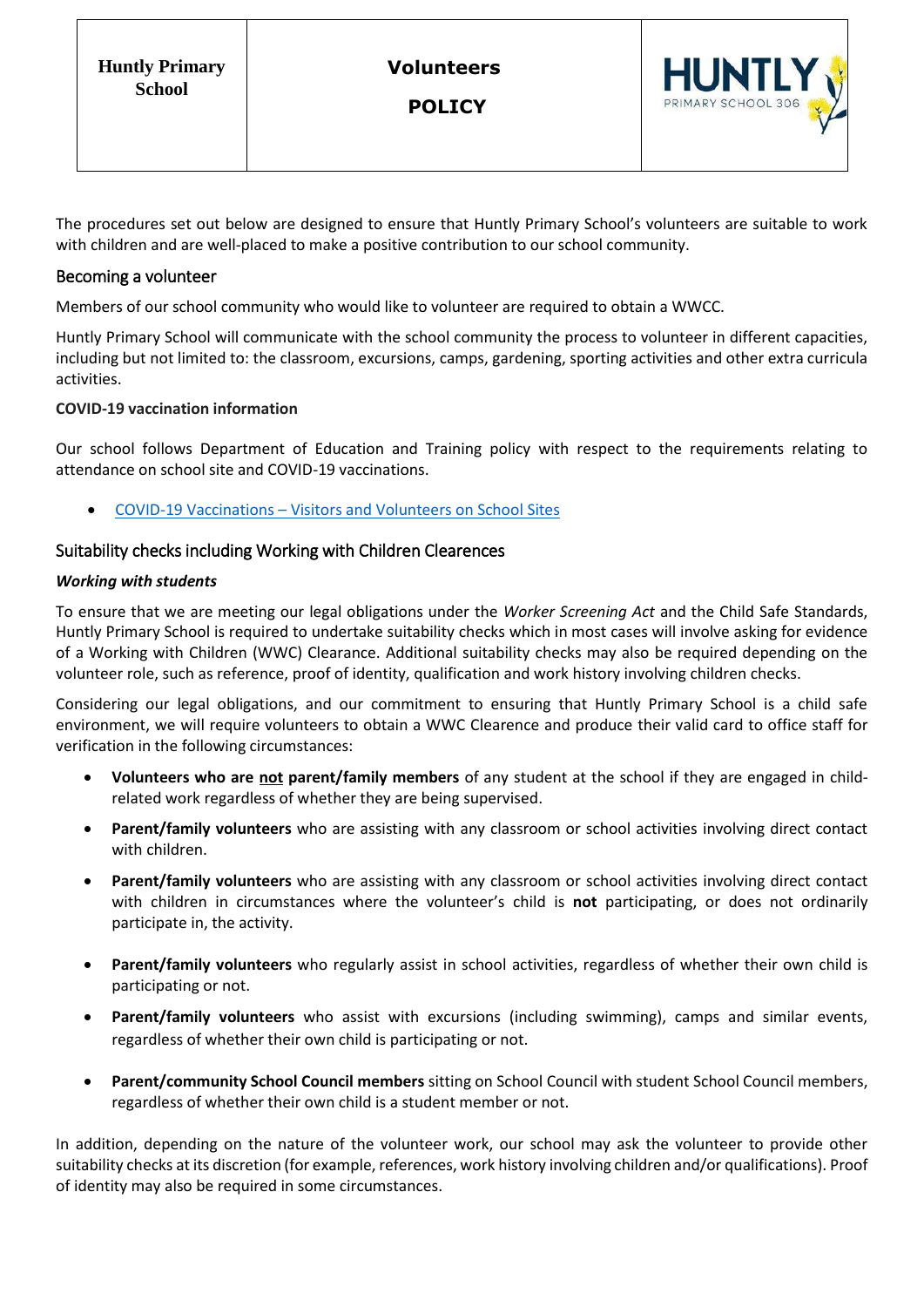**POLICY**



#### *Non child-related work*

On some occasions, parents and other members of the school community may volunteer to do work that is not childrelated. For example, volunteering on the weekend for gardening, maintenance, working bees, parents and friends club coordination, school council, participating in sub-committees of school council, fete coordination, other fundraising groups that meet in the evenings during which children will not be, or would not reasonably be expected to be, present.

Volunteers for this type of work are not required to have Working with Children or other suitability checks as they are not engaged in child-related work and children are not generally present during these activities. However, Huntly Primary School reserves the right to undertake suitability checks, including requiring proof of identity and WWC Clearance, at its discretion if considered necessary for any particular activities or circumstances.

School council members and volunteers on any sub-committee of School Council will be asked to provide evidence of a valid WWC Clearance. Whilst we acknowledge that these volunteers will not be engaging in child-related work as part of their role, we believe that it is important that our volunteers who are involved in making important decisions about our school which will have an impact on students do have a valid WWC Clearance

### Training and induction

At Huntly Primary School volunteers must have an appropriate induction and training in child safety and wellbeing.

To support us to maintain a child safe environment, before engaging in any work where children are present or reasonable likely to be present, volunteers must familiarise themselves with the policies, procedures and code of conduct referred to in our Child Safety Induction Pack and ensure the actions and requirements in these documents are followed when volunteering for our school.

Depending on the nature and responsibilities of their role, Huntly Primary School may also require volunteers to complete additional child safety training.

#### Management and supervision

Volunteer workers will be expected to comply with any reasonable direction of the principal (or their nominee). This will include the requirement to follow our school's policies, including, but not limited to our Child Safety & Wellbeing Policy / Statement of Commitment to Child Safety and our Child Safety Code of Conduct.

Volunteer workers will also be expected to act consistently with Department of Education and Training policies, to the extent that they apply to volunteer workers, including the Department's policies relating to [Equal Opportunity and](https://www2.education.vic.gov.au/pal/equal-opportunity/policy-and-guidelines)  [Anti-Discrimination,](https://www2.education.vic.gov.au/pal/equal-opportunity/policy-and-guidelines) [Sexual Harassment](https://www2.education.vic.gov.au/pal/sexual-harassment/overview) an[d Workplace Bullying.](https://www2.education.vic.gov.au/pal/workplace-bullying/policy)

The principal (or their nominee) will determine the level of school staff supervision required for volunteers, depending on the type of work being performed, and with a focus on ensuring the safety and wellbeing of students.

The principal has the discretion to make a decision about the ongoing suitability of a volunteer worker and may determine at any time whether or not a person is suitable to volunteer at Huntly Primary School.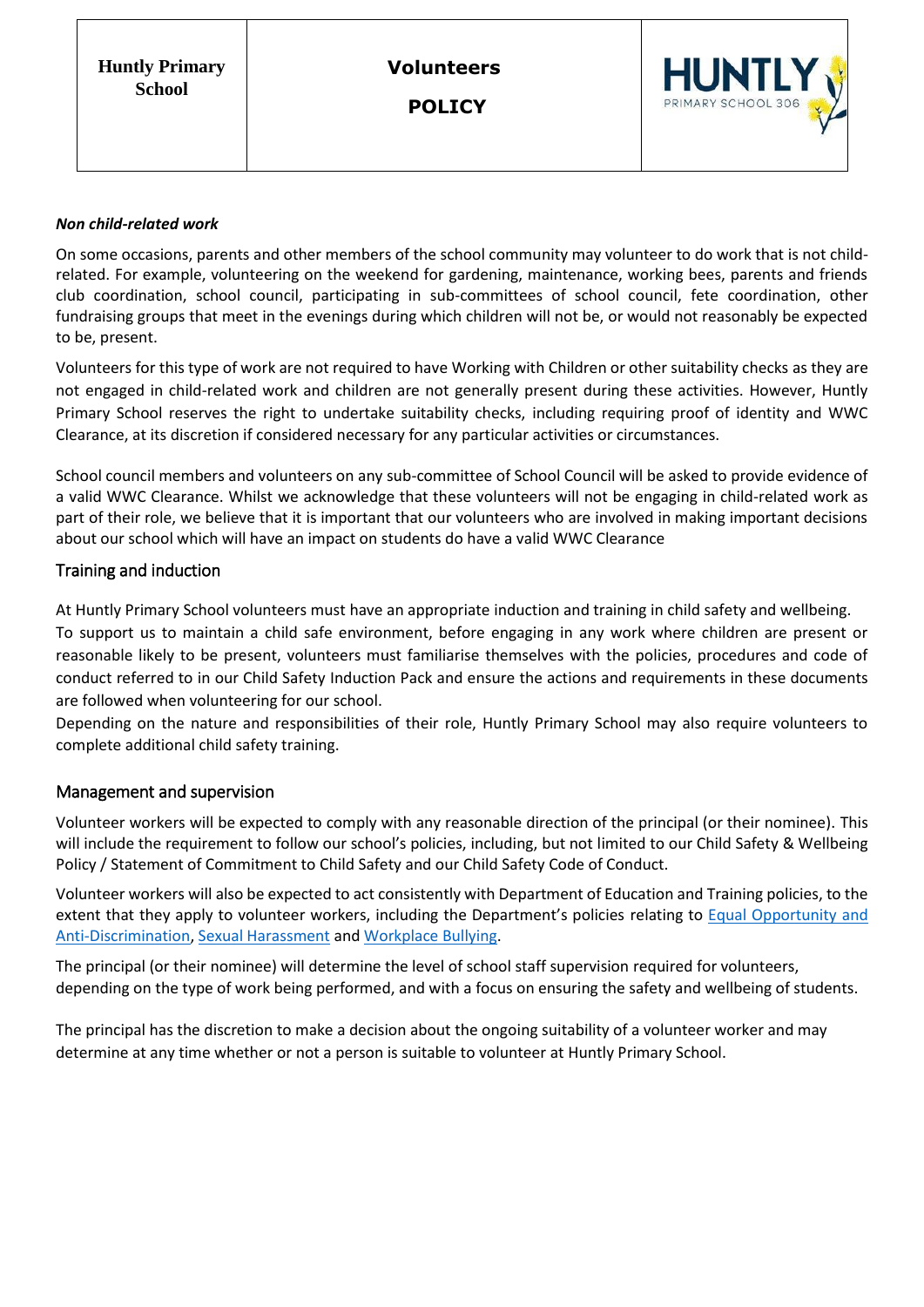**POLICY**



## Privacy and information-sharing

Volunteers must ensure that any student information they become aware of because of their volunteer work is managed sensitively and in accordance with the Schools' [Privacy Policy](https://www.education.vic.gov.au/Pages/schoolsprivacypolicy.aspx) and the Department's policy on Privacy and [Information Sharing.](https://www2.education.vic.gov.au/pal/privacy-information-sharing/policy)

Under these policies, student information can and should be shared with relevant school staff to:

- support the student's education, wellbeing and health;
- reduce the risk of reasonably foreseeable harm to the student, other students, staff or visitors;
- make reasonable adjustments to accommodate the student's disability; or
- provide a safe and secure workplace.

Volunteers must immediately report any child safety concerns that they become aware of to a member of staff to ensure appropriate action. There are some circumstances where volunteers may also be obliged to disclose information to authorities outside of the school such as to Victoria Police. For further information on child safety responding and reporting obligations refer to: *Child Safety Responding and Reporting Obligations (including Mandatory Reporting) Policy and Procedures.* 

#### Records management

While it is unlikely volunteers will be responsible for any school records during their volunteer work, any school records that volunteers are responsible for must be provided to the Principal or Business Manager to ensure they are managed in accordance with the Department's policy: [Records Management](https://www2.education.vic.gov.au/pal/records-management/policy) – Schools.

## Compensation

## *Personal injury*

Volunteer workers are covered by the Department of Education and Training's Workers' Compensation Policy if they suffer personal injury in the course of engaging in school work.

#### *Property damage*

If a volunteer worker suffers damage to their property in the course of carrying out school work, the Minister (or delegate) may authorise such compensation as they consider reasonable in the circumstances. Claims of this nature should be directed to the principal who will direct them to the Department's Legal Division.

#### *Public liability insurance*

The Department of Education and Training's public liability insurance policy applies when a volunteer worker engaged in school work is legally liable for:

- a claim for bodily injury to a third party
- damage to or the destruction of a third party's property.